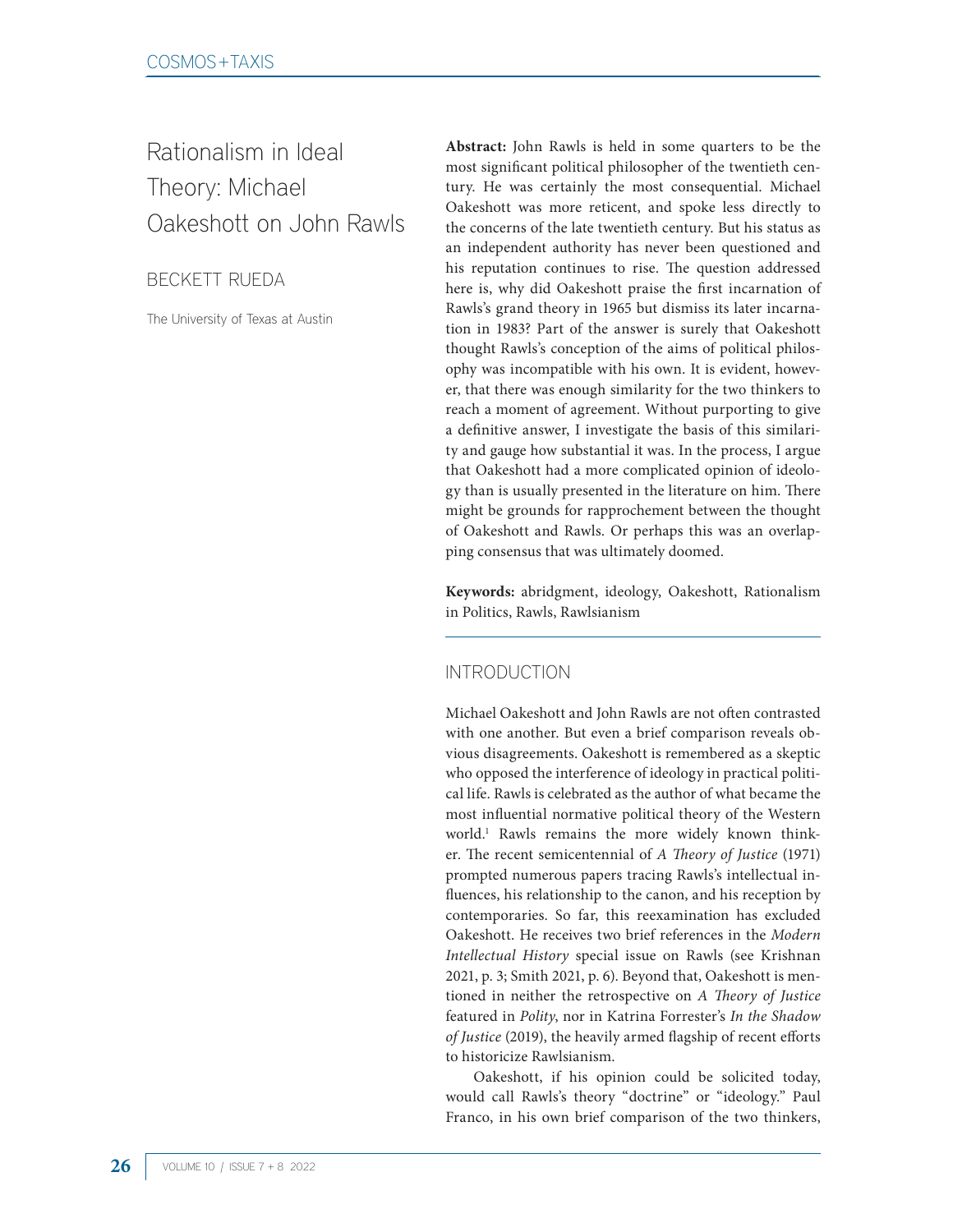has written that Oakeshott "would have regarded Rawls's attempt to find a moral consensus on justice, even a minimalistic 'overlapping consensus,' as nothing more than a species of rationalism" (2004, p. 21). In light of their differences, it is hardly surprising to find that Oakeshott did criticize Rawls in his later work. In "The Rule of Law" (1983), Oakeshott commented dismissively in a footnote that he had "excluded" the reflections of a few contemporaries from his account, naming Rawls one of these unfortunates (Oakeshott 1983, p. 156 n. 13; 1999, p. 170 n. 13).2 Given Oakeshott's reluctance to name anyone, this might be considered a grudging compliment. Oakeshott was as aware as anybody of Rawls's reputation after 1971.

Unlike in his later statement, there was no sign of reluctance two decades earlier when Oakeshott expressed genuine esteem for Rawls. In 1965, Oakeshott was reviewing the second volume in Peter Laslett's *Philosophy, Politics, and Society* series, which had been published in 1962—incidentally, the same year that *Rationalism in Politics and Other Essays* was published. Laslett envisioned *Philosophy, Politics, and Society* as a recurring anthology that would showcase the latest developments in Anglo-American academic philosophy and related disciplines. Given the state of the academy at the time, this initially meant giving special attention to the application of analytic philosophy to ethics (Laslett 1956, pp. vii-xv; see also the summary in Krishnan 2021, pp. 3-4). Rawls, then in his early forties, gave permission for his recent essay, "Justice as Fairness" (1958), to be featured in *Philosophy, Politics, and Society*'s second volume, alongside work by Isaiah Berlin, Alasdair MacIntyre, H. L. A. Hart, Bernard Williams and J. G. A. Pocock.

Surveying the collected essays, Oakeshott concluded that Rawls's contribution had "some claim to be thought the most brilliant essay in the book" (Oakeshott 1965, p. 281; 2008, p. 191). Oakeshott's compliment may seem perplexing to us now because "Justice as Fairness" already exhibited many of the features which were evident in *A Theory of Justice*. It introduced an early version of the original position, the thought experiment whose consequences Oakeshott would reject, tersely, in "The Rule of Law."3 It also introduced a version of the two principles of justice. Though it must be noted that there was no mention of "basic structure," "veil of ignorance," or "reflective equilibrium." Rawls was still developing his system.

In the following pages, I will attempt to explain why Oakeshott changed his mind about Rawls between 1965 and 1983. I think the basic reason is best captured by Steven Smith, who quipped that "[for Oakeshott] the task of philosophy… is not to change the world but to interpret it" (Smith 2015, p. 323). It is possible that Oakeshott was, in 1965, reading his own vision of the proper aim of philosophy into Rawls. Moreover, it is likely that he saw a place for Rawls's theorizing within his own conception of political philosophy. After *A Theory of Justice*, it became clear that Rawls was determined to change the world and had moved in a direction that Oakeshott could no longer sanction.

#### 1. RAWLS IN 1958 AND OAKESHOTT ON RAWLS IN 1965

Let us first look at "Justice as Fairness" through Oakeshott's eyes. Rawls's essay was originally published in *The Philosophical Review* in 1958, and was revised slightly for publication in Laslett and Runciman's *Philosophy, Politics and Society* in 1962, which is where Oakeshott read it.4

The major claim of the essay was, of course, that "the fundamental idea in the concept of justice is fairness" (Rawls 1958, p. 164; 1962, p. 132). Rawls noted that "justice [was] not to be confused with an all-inclusive vision of a good society" (1958, p. 165; 1962, p. 133). He was concerned *only* with justice as "the elimination of arbitrary distinctions" (indeed, at this stage his second principle of justice was only that "inequalities are arbitrary unless it is reasonable to expect that they will work out for *everyone's advantage*") (emphasis added; 1958, p. 165; 1962, p. 133; see also Forrester 2019, p. 28). If we imagine how Oakeshott, reading Rawls for the first time, might have made sense of this, it is likely that he would have taken Rawls to be considering justice in relation to the rule of law and discrete social disputes, and not in relation to the foundations of political order as a whole. In brief, I propose that Rawls's theory looked explanatory and confined to everyday practices. Rawls at times appeared to confirm this in the essay, though admittedly it can be read either way. Nowhere did Rawls say that justice was the *first* virtue of social institutions. It was instead "*one* of the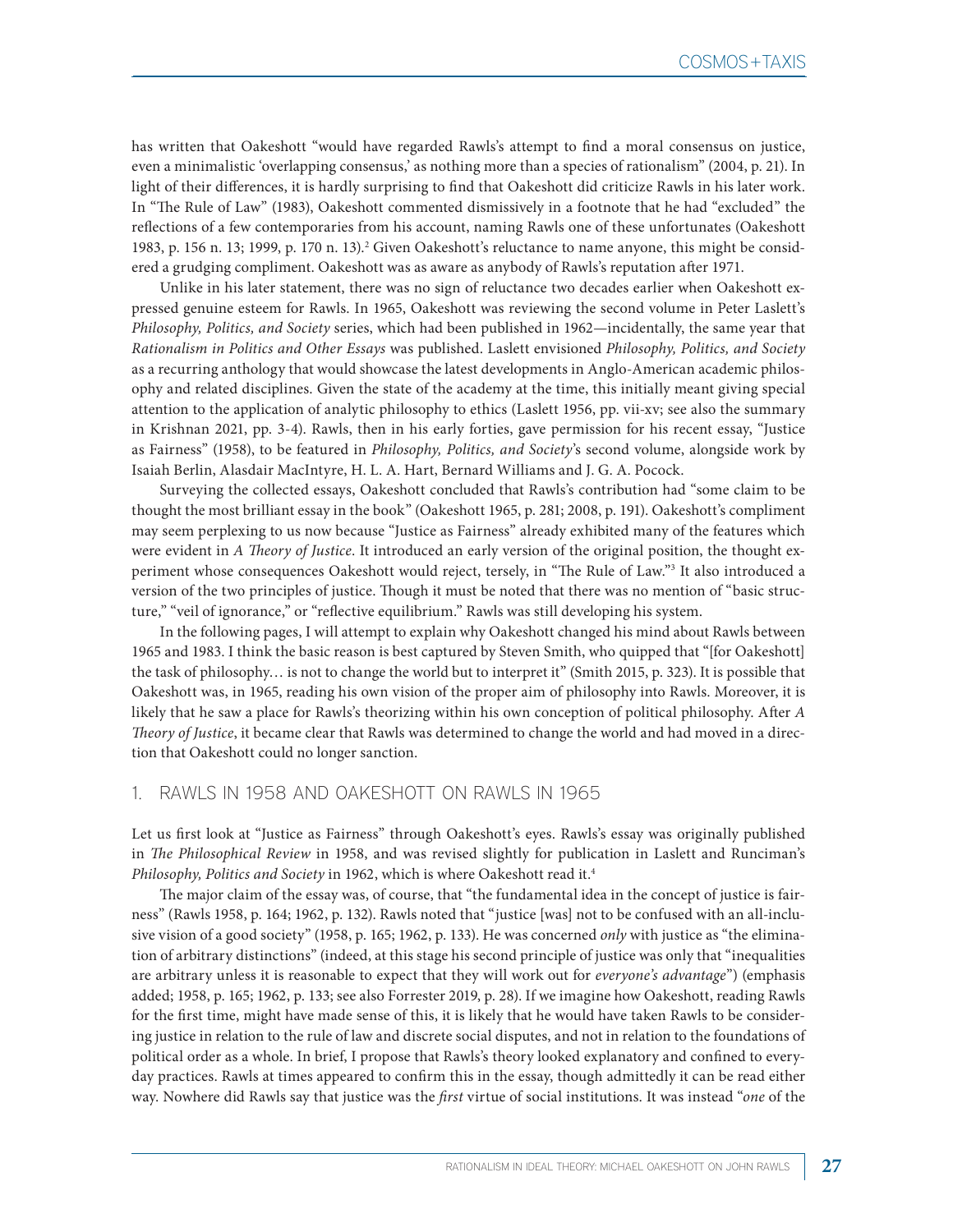many virtues of social institutions" (emphasis in original; 1958, p. 165; 1962, p. 133). It is almost certain that Oakeshott chose to ignore the possibility that Rawls might one day use his theory to suggest how to eliminate arbitrary distinctions across all society, as he did in *A Theory of Justice*. Rawls did refer throughout to the theory of the social contract, so the relevance to an entire political order *was* incipient. Similarly, his definition of "practice" referred widely to structured social activities, but one of his specific examples was "parliament" (1958, p. 164; 1962, p. 132, n. 2). One reason why Oakeshott might not have been dismayed in 1965 was that in the essay Rawls repeatedly drew attention back to the "concept" of justice as it appears in social practices of any kind. All that a situation of justice required was equal persons who are rational, mutually self-interested, and in possession of compatible interests engaging in some shared structured activity (1958, pp. 164, 170–2; 1962, pp. 132, 137-8). "Justice," was "the virtue of practices where there are assumed to be competing interests and conflicting claims, and where it is supposed that persons will press their rights on each other" (1958, p. 175; 1962, p. 142).

Further mollifying any alarm Oakeshott might have conceived, what Rawls derived from his analysis was fairly anodyne: a practice is just when it accords with the two principles of justice generated by equally rational and self-interested persons who are asked to deliberate about the structure of the practice without advance knowledge of what their position would be. Or by way of restatement, "a practice will strike the parties as fair if none feels that, by participating in it, they or any of the others are taken advantage of" (1958, p. 178; 1962, p. 144). This conclusion hardly signaled pervasive political reforms: "it is this notion of the possibility of mutual acknowledgement of principles by free persons who have no authority over one another which makes the concept of fairness fundamental to justice" (1958, p. 179; 1962, p. 144).

Oakeshott's review indicates that he read Rawls as focused on clarifying an everyday concept of justice, not reforming the basic structure. Rawls opined that his theory should be held successful to the degree that it expresses the principles of justice intimated by "competent persons" upon "deliberation and reflection," and this to a more satisfactory degree than the utilitarian theory of justice (1958, p. 193; cf. p. 164; 1962, p. 157; cf. p. 132). Oakeshott's treatment of Bentham showed that he was generally sympathetic with Rawls's antagonism toward utilitarianism (e.g. Oakeshott 1932). More importantly, Rawls's statement may have helped Oakeshott read "Justice as Fairness" as an attempt to clarify the idea of justice as it routinely arises in social practices. He wrote, "[Rawls] contrast[s] this conception of justice as fairness with what he calls 'the utilitarian conception,'" and "[he] finds it more capable of *accounting for our beliefs* about a just practice" (emphasis added; Oakeshott 1965, p. 281; 2008, p. 191). For Oakeshott this was significant because Rawls appeared to be studying political life without anticipating that he could or would reform it. Rawls reinforced this impression by describing what he was writing as merely the "analysis" of a "concept" (1958, p. 164; 1962, p. 157). It appeared to Oakeshott that Rawls was content to explain the sense of justice that arises in myriad everyday social practices.

We should notice, and Oakeshott certainly noticed, that Laslett and Runciman, the editors of *Philosophy, Politics, and Society (Second Series)*, in the introduction to the volume, clearly wanted theories that would do more than merely "diagnose" problems. They wanted recommendation, prescription, positive advice (Laslett and Runciman 1962, p. viii). They claimed that of the authors in their volume Rawls went "furthest towards a recommendation in his forceful advocacy of a modified contractarianism" (p. ix).

Oakeshott made clear in his review of the volume that he thought the editors' claim about Rawls was mistaken. He charged them with being concerned with "productiveness"—what, in the twenty-first century, we would call "relevance" or "impact" (Oakeshott 1965, p. 281; 2008, p. 191). "It is, perhaps, odd," Oakeshott wrote, "to find the word 'recommendation' used indifferently for 'telling us what we ought to do and why' and for explaining a concept of justice" (p. 281; p. 191). Explaining a concept of justice was what Rawls was doing, as far as Oakeshott was concerned, and not telling us what we ought to do. Although Rawls probably used the word "concept" perfunctorily, Oakeshott italicized it:

[Rawls] is concerned with the *concept* "justice" and to say something about it which will explain our beliefs about what is just and unjust in human conduct. In short, his purpose is philosophical;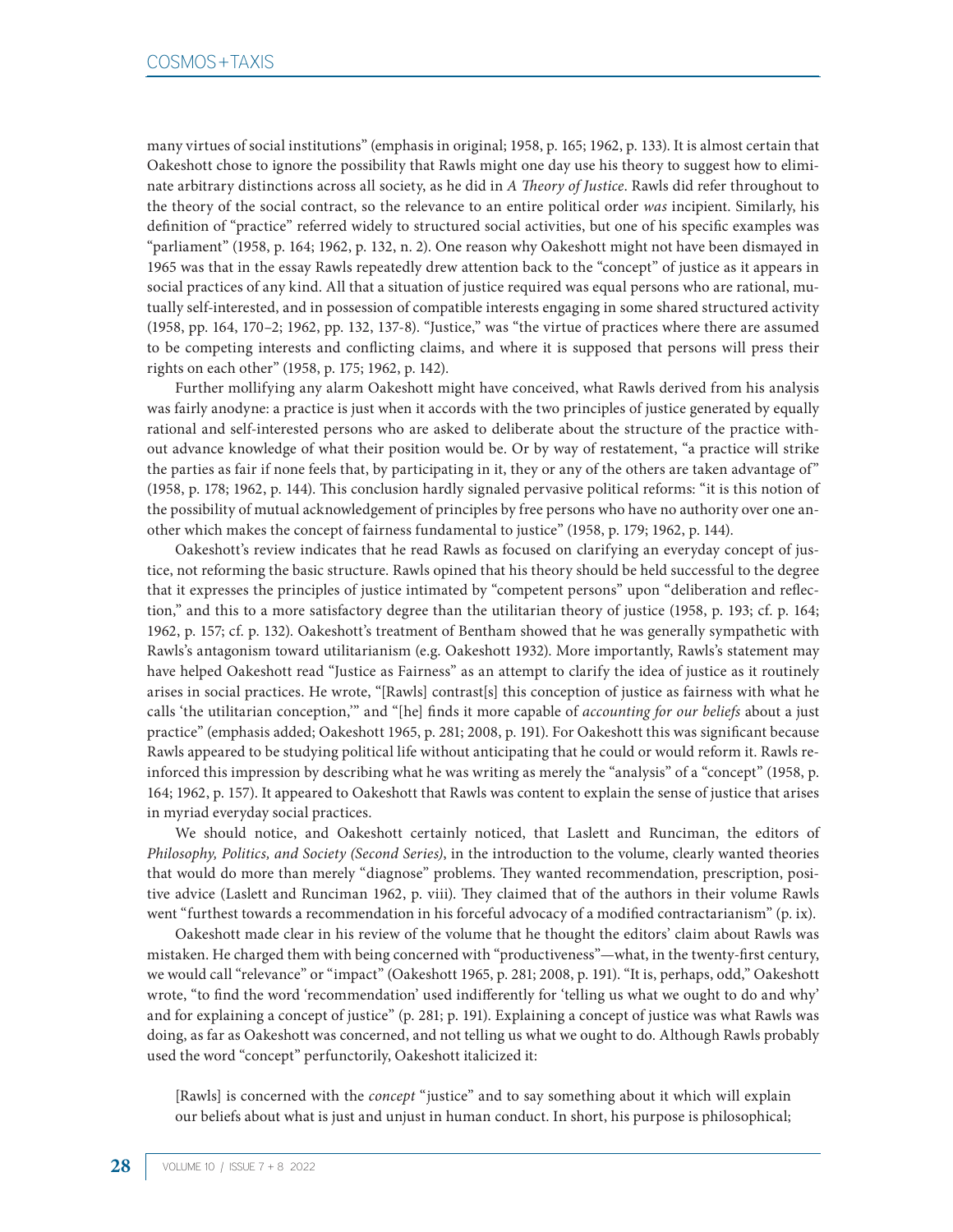he is not concerned (if I understand him correctly) to tell us how we ought to behave, or even to provide us with a "criterion" of just conduct (Oakeshott 1965, p. 281; 2008, p. 191).

Oakeshott's enthusiasm for Rawls's approach, as he understood it, is undeniable. Faced with a volume populated by famous writers, Oakeshott spent the largest part of his review offering an exposition of Rawls's essay. He clearly admired it. Admittedly, when he wrote that it had "some claim to be thought the most brilliant essay in the book" (Oakeshott 1965, p. 281; 2008, p. 191), he might have been engaging in some slighting irony directed against the other writers whose names he was likely to know better—Berlin, Runciman, MacIntyre, Wollheim, Dahrendorf, Williams, Hart, Pocock. But his appreciation for Rawls's essay is unmistakable.

Those who are well versed in the variations of Rawls's theory over time could doubtless offer further explanations of the significance of all this. But it should be clear that Oakeshott *approved* of Rawl's enterprise as he conceived of it, and that there was warrant in "Justice as Fairness" for this conception.

#### 2. LOCATING RAWLS IN OAKESHOTTIAN POLITICAL PHILOSOPHY

In 1965, then, Oakeshott admired Rawls for his apparent willingness to interpret politics without changing it. We can develop further insight into Oakeshott's initial acceptance of Rawls by tracing Oakeshott's conception of *ideology*. This will allow us to see where Oakeshott might have placed the early Rawls within Oakeshott's own understanding of political philosophy. My claim is that Oakeshott thought that what he considered to be "ideology" could play an auxiliary role in the study of politics, and that he considered "Justice as Fairness" to be one example of this.

The claim that Oakeshott believed there was *any* productive use of ideology will strike many readers as implausible. Oakeshott is, after all, famous for his opposition to ideology. We should notice, however, that this opposition was provoked by ideology's destructive effects in practical politics. Oakeshott's conspicuous resistance to ideology in politics has overshadowed his flirtation with the idea that ideology can contribute to the study of political life.

In order to begin separating these two sides to Oakeshott's thought regarding ideology, we have to identify what "ideology" meant for him. He was somewhat wary of the term. Oakeshott thought that over the centuries its meanings had multiplied to the point of ambiguity. He commented in 1980 that "the only conclusion to be drawn" from the history of the term "was that it is, or has become, a worthless concept" (2008, p. 294). He did occasionally employ it, however, especially in the 50s and 60s, when most of the essays in *Rationalism in Politics* were originally published.<sup>5</sup> At least in these decades, Oakeshott's conception of ideology was at its core quite simple: ideology is a theoretical abstraction from a concrete practice. In *Rationalism in Politics*, he often uses the word "abridgment" interchangeably with "ideology" in order to emphasize his thesis that systematic theory is derivative from practice. This is, again, a simple point, but Oakeshott makes it the basis for a nuanced understanding of how ideology causes problems and how it might produce benefits.

In "Political Education," the fifth essay of *Rationalism in Politics*, Oakeshott expanded upon what ideology is and how it is abstracted or "abridged" from practice. He stated that an ideology "*purports* to be an abstract principle, or set of related abstract principles, which has been independently premeditated" (emphasis added; 1962, p. 116; 1991, p. 48). By "independently premeditated," Oakeshott meant that the ideology claims to provide a standard above political life that could reform and direct political life. These principles "compose an understanding of what is to be pursued independent of how it is to be pursued" (p. 116; p. 49). He continued: "a political ideology purports to supply in advance knowledge of what 'Freedom' or 'Democracy' or 'Justice' is," and therefore allows the everyday activities of political life to be organized in pursuit of these articulated ideals (ibid.). Although ideology seems to constitute an abstract standard set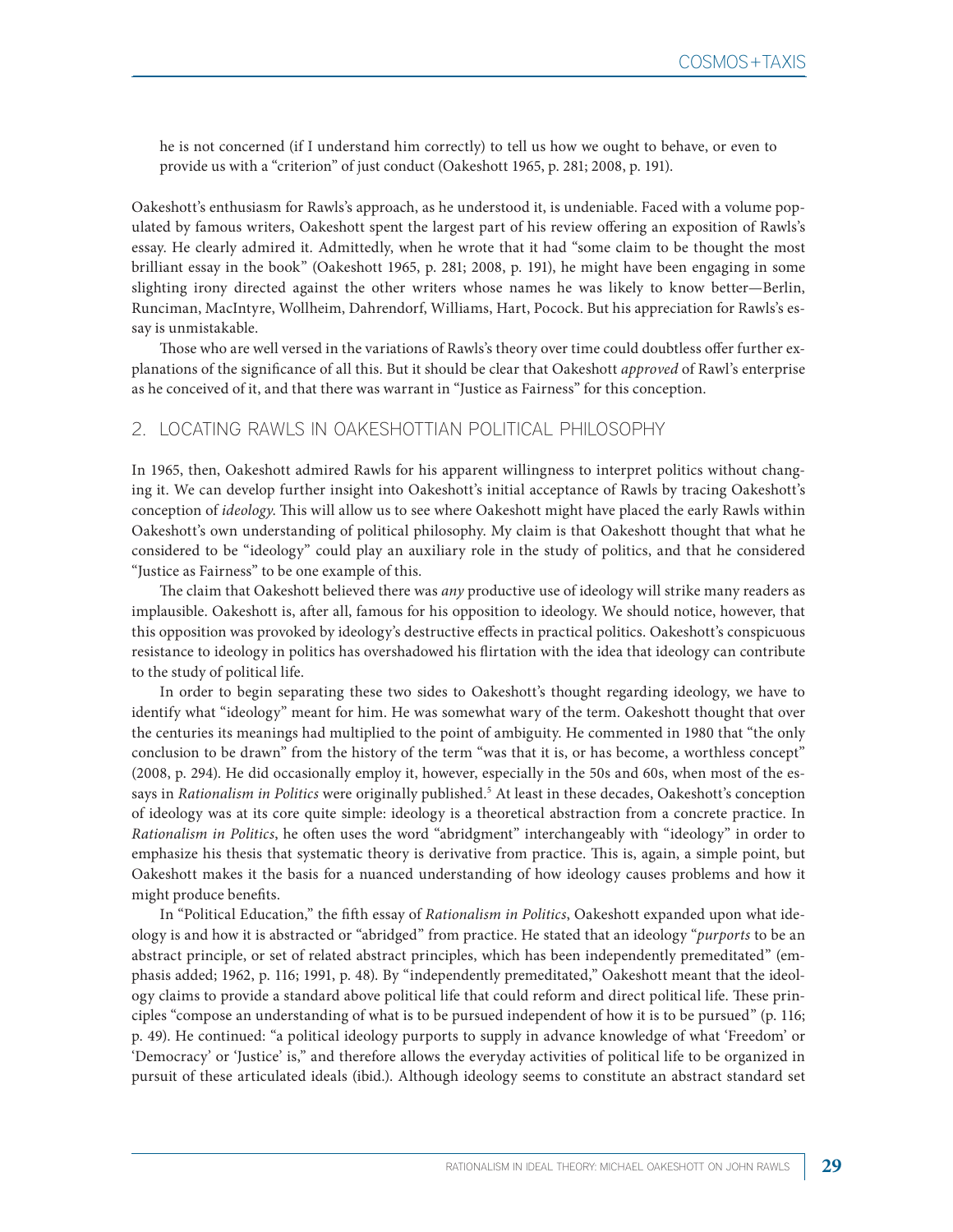apart from political activity, Oakeshott was firm that each ideology is actually, in William Galston's phrase, a "summary abstraction" of a political tradition (Galston 2012, p. 223).

*Political tradition*, the concrete source of ideology, has in Oakeshott's hands an idiosyncratic definition. Although the phrase may suggest an unchanging, authoritative way of life, this is not at all what Oakeshott meant. By "political tradition," he wanted to indicate, in Franco's words, "the actual beliefs, practices, and institutions in a given society" (1962, p. 121; 1991, p. 54; Franco 2004, p. 99). He saw these patterns of life as internally diverse and continually developing. Oakeshott called tradition a "multi-voiced creature" (qtd. in Franco 2004, p. 97) that contains clashing principles and tendencies, with "no changeless centre to which understanding can anchor itself" and "no sovereign purpose to be perceived or invariable direction to be detected" (1962, p. 128; 1991, p. 61). It possesses structure and continuity, hence identity, but it grows and changes according to its own intrinsic logic—and that logic is not simply predictable but resembles a conversation, open to many possible directions of development (Franco 2004, p. 92). In a tradition, "everything is temporary, but nothing is arbitrary" (1962, p. 128; 1991, p. 61).

Oakeshott's account of how ideology arises from political tradition begins with the presupposition that all knowledge is embedded within practices. In accordance with this idea, he proposed that the patterns of life indicated by "political tradition" are composed of *practical knowledge* and *technical knowledge* (1962, p. 7; 1991, p. 12). Practical knowledge is the kind of tacit "knowing how," in Gilbert Ryle's phrase, that is embedded within activities, is difficult to put into words, and is learned by doing (1962, p. 8; 1991, p. 12; see also Smith 2012, p. 137 and Franco 2004, p. 84).<sup>6</sup> Technical knowledge is knowledge "susceptible of precise formulation" in language or symbols (1962, p. 7; 1991, p. 12; see also Smith 2012, p. 137 and Franco 2004, p. 84). Ideology arises when a thinker "abridges" the whole practice, stripping away practical knowledge and fashioning a purely technical representation of the practice (1962, pp. 120-1; 1991, pp. 53-4).

In Oakeshott's eyes, the character of political ideologies as abridgments of political traditions is the root of their pernicious character in practical politics *and* their utility for the study of politics. Regarding ideology's pernicious role in politics, Oakeshott focused on the rather simple but effective supposition that no ideology is comprehensive enough to capture the pluralistic character of political life. Any ideology will produce a partial, hence distorted, representation. He wrote: "in the abridgment, however skillfully it has been performed, a single intimation is apt to be exaggerated and proposed for unconditional pursuit" (1962, p. 125; 1991, p. 58). Oakeshott connected this defect in ideology to the modern tendency in politics that he called "rationalism." This is a way of thinking that treats technical knowledge as the only true knowledge, and thus disregards practical knowledge (Smith 2012, p. 137, Franco 2004, p. 84). It encourages an ideological style of politics distinguished by the conjoined pursuit of perfection (as determined by an ideology) and homogeneity (1962, pp. 5-6; 1991, pp. 9-10). In this sterile scenario, "political activity is recognized as the imposition of a uniform condition of perfection upon human conduct" (p. 6; p. 10). This is often taken as Oakeshott's entire position toward ideology. Andrew Gamble expressed an opinion common among scholars of Oakeshott when he asserted, "Oakeshott never abandoned his view of ideology as an expression of rationalism" (Gamble 2012, p. 155).

But Oakeshott could not be entirely contemptuous of ideology. As much as he disliked its role in actual politics, he saw it arising routinely in political life, and for this reason calculated that with some care it could play a role in the study of politics. In "Political Education," he asserted that "every society which is intellectually alive is liable, from time to time, to abridge its tradition of behaviour into a scheme of abstract ideas" (1962, p. 125; 1991, p. 58). These ideologies, he acknowledged, could have their uses. In a playful tone he compared ideologies to cartoon caricatures of real people: the "distorting mirror of an ideology" might "reveal important hidden passages in the [political] tradition, as a caricature reveals the potentialities of a face" (p. 125; p. 58). This application of an ideology "make[s] use of abridgment as a technique for exploring the intimations of a political tradition, to use it, that is, as a scientist uses hypothesis" (p. 125; p. 58). This appraisal led him to conclude that "the intellectual enterprise of seeing what a tradition looks like when it is reduced to an ideology will be a useful part of political education" (p. 125; p. 58; cf. Franco 2004, p. 93).<sup>7</sup>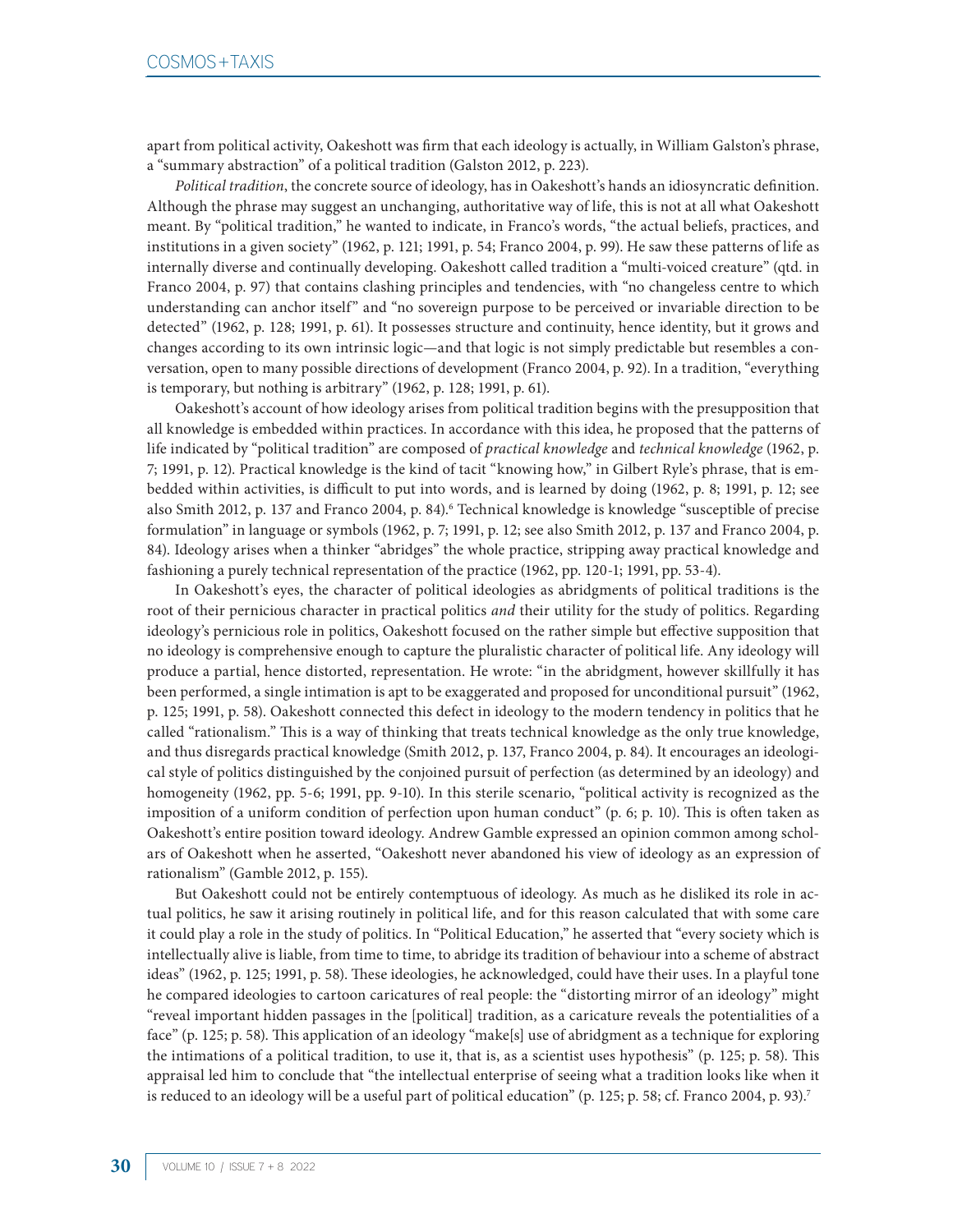Oakeshott is even more explicit about the beneficial application of ideology in "Political Philosophy," an essay written around the same time as "Political Education." There he uses the term "doctrine" to denote what is clearly abridgment: "when the reflective impulse is directed to the detection and exploration of [a society's] character, extrapolating its tendencies, fixing its elements, and making firm its outline, the result is a *political doctrine*" (emphasis in original; Oakeshott 1993, p. 147). He continues, "in a doctrine of this kind, political activity appears in a *greatly abridged* and simplified form" (emphasis added; p. 148). He defends these abridgments to a certain degree, again citing their role as instruments of study. Weighing the objection that "doctrines of this kind are nothing but misrepresentations of the experience from which they spring," Oakeshott responds that "a political doctrine may reveal the nature of a political experience" just as "the over-emphasis of caricature reveals the potentialities of a face" (p. 148).

The difference, then, between a pernicious and a salutary ideology seems to be whether it is applied to reform practice, where its characteristics are dysfunctional, or put to work as a tool for studying political life, where its characteristics could produce some benefit. When the abridgment is applied to amend practical politics, "its very virtues prevent it from supplying what is expected of it" (1993, p. 149). Oakeshott repeated in *Rationalism in Politics* that crossing the line into employing the ideology as a "criterion" for directing reform is to attribute "a character … to an ideology, which it is unable to sustain" (1962, p. 125; 1991, p. 58). The result is that "the benefit to be had from observing what the distortion reveals is lost when the distortion itself is given the office of a criterion" (p. 125; p. 58).

Oakeshott seems to have thought Rawls fell on the salutary side of the line between ideological "caricature" as reforming criterion or as investigative. This becomes clear if we try to place "Justice as Fairness" in either of those categories: as an "abridgement" for the sake of understanding, made necessary by the desire to understand a fragmented political condition, or as an abridgement fashioned to simplify that condition and offer simplistic recommendations on how to reform it. Oakeshott's warm reception of "Justice as Fairness" *prima facie* supports placing it in the former category. We can confirm this by noting that Oakeshott repeatedly praises Rawls for conducting explanatory analysis. To take one example from the many already cited, recall Oakeshott's comment that Rawls was "not concerned… to tell us how we ought to behave, or even to provide us with a 'criterion' of just conduct" (1965, p. 281; 2008, p. 191). It seems likely that Oakeshott thought Rawls was deploying an abridgement in a manner for which it was well-suited. Oakeshott, after all, clearly took no issue with Rawls's general method. His review, as we have seen, recapitulated the argument of "Justice as Fairness" without criticism.

Now that I have established what kind of "abridgment" Oakeshott thought Rawls was producing, we can turn to locating where "Justice as Fairness" might have fit into Oakeshott's conception of political philosophy. Within both "Political Education" and "Political Philosophy," Oakeshott outlines a vision of what political philosophy is. For Oakeshott, political philosophy attempts to see political concepts within a larger, coherent understanding of the whole. In "Political Education," this is "consider[ing] the place of political activity itself on the map of our total experience" (1962, p. 132; 1991, p. 65; cf. 2000, pp. 4, 62). In "Political Philosophy," it is "to recognize the activity in politics in its place on the map of the intelligible universe" (1993, p. 151). It is, furthermore, the effort to "say something concerned with political activity such that, if true, things will be as they are; not as they were when we first caught sight of them, but as they permanently are" (1993, pp. 151-2, qtd. in Franco 2004, p. 114). It is important to note that, as Franco observes, "permanent" here is not opposed to "historical" (ibid.). Oakeshottian political philosophy attempts to perceive political life as one part in a coherent whole of human experience, as such experience appears under current historical circumstances (ibid.).

The characteristic spirit of this effort is a "radical subversiveness" that interrogates the grounds of understanding: "facts" that upon inspection are revealed as assumptions, presuppositions that form the settled basis of theoretical systems (1993, pp. 141-2). This view did not prevent Oakeshott from offering his own account of political life, most notably in *On Human Conduct*. But he was careful to draw a line between, on the one hand, the activity of philosophizing and, on the other, a theoretical account that was necessarily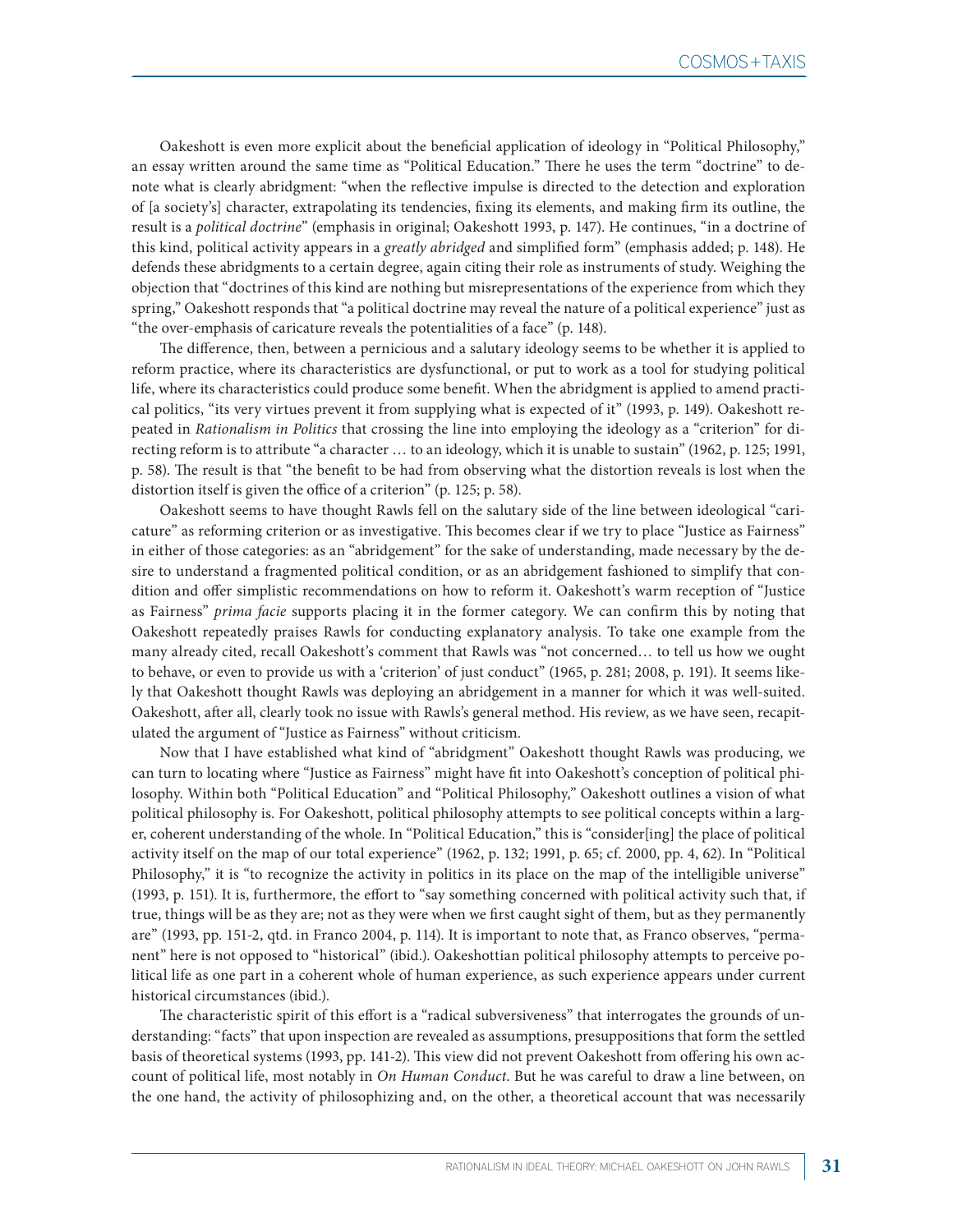founded upon a set of postulates or presuppositions. By 1975, he had begun calling the latter "conditional understanding" because it rests upon one or more "condition[s]" (i.e. "uncriticized assumptions") that form the basis for interpreting phenomena (1975, pp. 6-7; see also Alexander 2012, pp. 24-5). For example, one can explain a thunderstorm as an electromagnetic occurrence using concepts drawn from physics. But these foundational concepts, too, can be investigated, and will themselves lead to further problematic concepts (1975, pp. 9-11).

Oakeshott imagined every theory or "conditional understanding" as a temporary construction whose foundations will prove questionable and provoke further inquiry (1975, pp. 10-11). He wrote that the pursuit of understanding is "a continuous, self-moved, critical enterprise" in which "temporary platforms of conditional understanding are always being reached." Each conclusion "is an arrival, an enlightenment, and a point of departure" (1975, pp. 2–3). We can judge that he was consistent so long as he did not allow himself to accept his own account as anything more satisfying than conditional understanding.

Oakeshott's understanding of philosophy as an activity and not as a finished system was consistent throughout his life. In 1933, he quipped, "a received philosophy is one already dead" ([1933] 2015, p. 5). In 1950, he asserted, "the aim in philosophical reflection is to think philosophically, not to construct a 'philosophy'" (1993, p. 150). In 1973, he distinguished between *theory* as both "the urge to inhabit a more intelligible or a less mysterious world" and its corollary activity "of discovery or enquiry" and a *theorem*, a conclusion about what is going on (2004, pp. 391-2; cf. p. 78; cf. 1975, pp. 1-2).

Where could Rawls fit in this Oakeshottian scheme? Rawls was not at all ignorant about the importance of foundations. Throughout his life he had clearly been sensitive to the difficulty of grounding an ethical system. Gališanka, for example, makes clear that the problem of achieving agreement among persons, even when they share the same moral experiences, was a theme of Rawls's work (see 2019, pp. 189, 38). But Rawls did not embrace anything resembling Oakeshott's radical subversiveness—perhaps because the incessant interrogation of foundations is hardly compatible with founding a system that could reform political life. Accordingly, "Justice as Fairness," as contemplative abridgment, departs thoroughly from the *spirit* of Oakeshottian political philosophy. But it still finds a home within Oakeshott's vision, among those political doctrines that "aim at giving a firm, if narrow, intelligibility to political experience" (1993, p. 150). Oakeshott allows that such abridgments can, in coincidental ways, improve the vision of the political philosopher as he tries to make political life intelligible within a context that goes beyond politics. "We should expect," wrote Oakeshott, in a somewhat apathetic tone, "enlightenment of a certain sort… from this kind of explanatory reflection on politics" (1993, p. 149). Had Oakeshott reviewed Rawls in 1975, he might have called Rawls's theory an example of conditional understanding.

Rawls, of course, did not understand himself as contributing "abridgments" to the contemplative study of politics, even in 1958. Historians of Rawls are now greatly concerned with the shifts in Rawls's thinking between 1945 and 1971, but these changes appear to be developments in his range of intellectual influences and modifications to his theory, not changes in his intention (e.g. Forrester 2019, pp. 116-7). Today it hardly seems to need proving that Rawls had a lifelong concern with social justice and the wellbeing of the most disadvantaged that understandably moved him to produce a moral theory with practical applications. And this is significant because, as the discussion so far should indicate, there is no place for Rawlsian ambition in Oakeshottian political philosophy. The project of amending political life demands a turn from endless radically subversive questioning to theory building.

But it would be understandable if Oakeshott from his vantage point in 1965 saw Rawls as an ally in the attempt to theorize without using theory to amend practice. There was a pure analytical edge to Rawls's method. Like other scholars who were influenced by Wittgenstein's later work, Rawls intended to analyze ethical terms not as eternal ideas but as concepts that existed within everyday social practices (Gališanka 2019, p. 98; Forrester 2019, pp. 8-9; cf. Rawls 1958, p. 182 n. 1; 1962, p. 147 n. 1). In "Justice as Reciprocity," which he wrote in the same year as "Justice as Fairness," Rawls concluded that "the concept of justice is embedded in the thoughts, feelings and actions of real persons; in studying the concept of justice one is studying something abstracted from a certain form of life" (qtd. in Bok 2017a, p. 181).8 There was, notably, a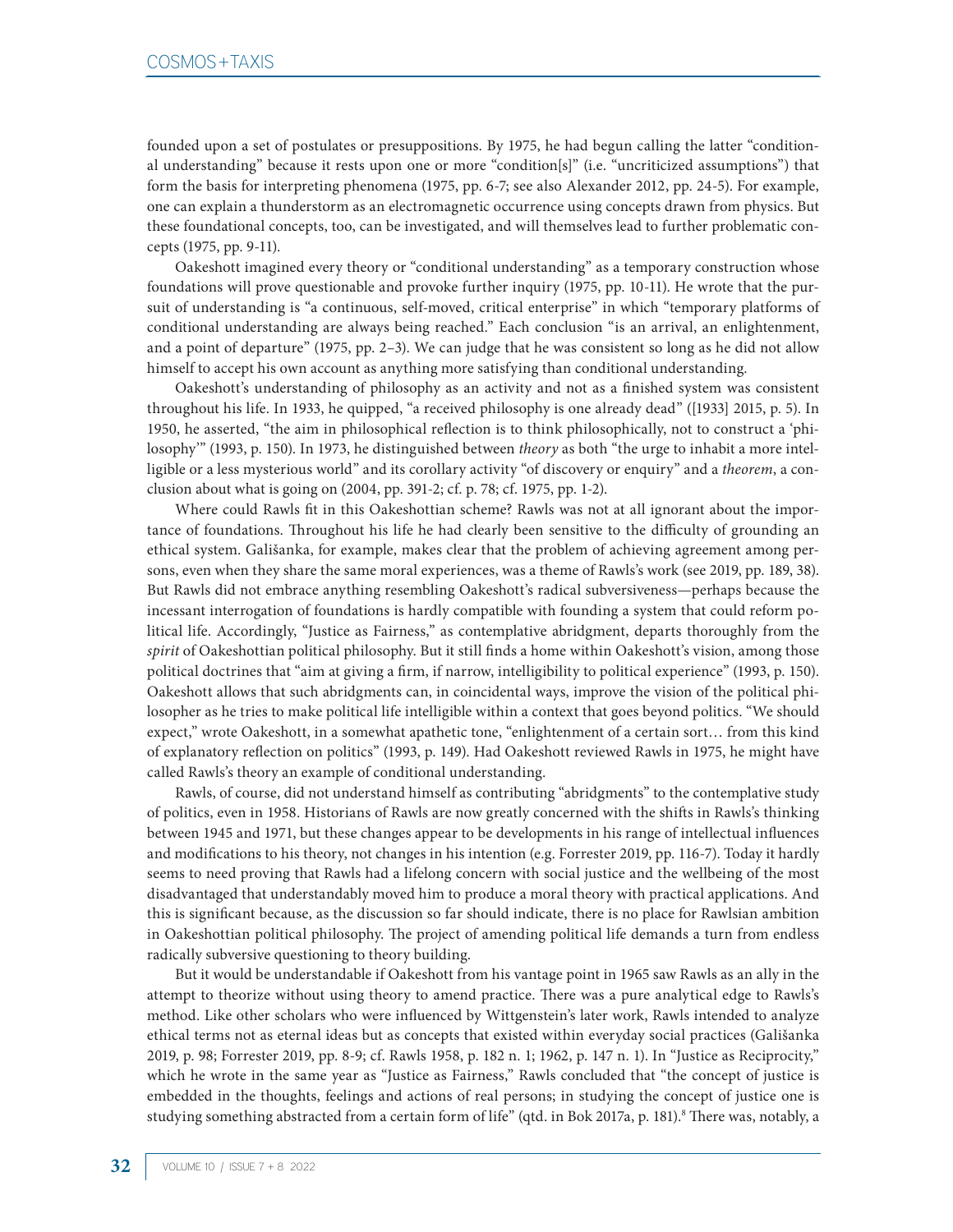universal dimension to Rawls's theory introduced by his assumption that ethics was founded in moral feelings that are part of a universal human nature (e.g. Rawls 1958, p. 182; 1962, p. 148). As Forrester, drawing from Priscilla Bok, has put it, Rawls envisioned a universal morality that was "earned" in specific communities (Forrester 2019, p. 9, 291, n. 63). Up through the publication of *A Theory of Justice* Rawls still saw himself as investigating the morality that could be distilled from a universal human nature (Bok 2017a, p. 157; Gališanka 2019, p. 181; cf. Rawls 1958, pp. 193-4; 1962, p. 157). Yet when Rawls's conception of "earned" universal ethics drew him to analyze and clarify ethical concepts drawn out of everyday practices, he could appear closer to Oakeshott than did many of their contemporaries. So Oakeshott was perhaps correct to think that "Justice as Fairness" in isolation resembled a contemplative abridgment. Oakeshott likely thought he had encountered in Rawls a promising thinker who could contribute to the clarification of the concepts at play in their contemporary political tradition.

## 3. OAKESHOTT'S OPPOSITION TO RAWLS IN "THE RULE OF LAW" AND ON HUMAN CONDUCT

In light of the above, Oakeshott's change of mind after Rawls published *A Theory of Justice* can be stated simply: Oakeshott became aware that Rawls intended to amend politics. In "The Rule of Law" he "excluded" discussion of Rawls because he perceived (perhaps mistakenly) Rawls's mature theory to be mobilizing law instrumentally, for the purpose of achieving a conception of the good society. Oakeshott's own conception of law excluded this. In Oakeshott's understanding, the rule of law referred to an association existing between individuals, considered as abstract *personae*, whose relations were regulated by authoritative, known, and noninstrumental rules, i.e. laws, that require persons to modify how they carry out their various selfchosen actions within the limits of a defined jurisdiction (1983, p. 136; 1999, p. 148). Although law itself was *not* an instrument for achieving the good society, it was underpinned by a conception of right (*ius*) by which "a law may be recognized, not merely as properly enacted, but as proper… to have been enacted" (1983, p. 141; 1999, p. 153).

In Oakeshott's assessment, Rawls grasped the importance of *ius*. But he identified *ius* with "fairness" and "fairness" with "what rational competitors, in certain ideal circumstances, must agree is an equitable distribution [of scarce resources]" (1983, p. 156 n. 13; 1999, p. 170, n. 13). As a consequence, Rawls's conception of *ius* demanded that law be recast as "regulations understood in terms of the consequences of their operation and as guides to the achievement of a substantive state of affairs" (1983, p. 156 n. 13; 1999, p. 170, n. 13). Eliciting what we can from this compact rebuke, it seems clear that Oakeshott thought *A Theory of Justice*'s focus on resource distribution combined with the principles of justice as fairness would require laws that serve as instruments for the reshaping of society into something better—or at least something more fair (cf. Franco 1990, p. 198). On this understanding, these laws would depart from the non-instrumental character of law, which led Oakeshott to doubt whether they should be considered laws at all (1983, p. 156, n. 13; 1999, p. 170 n. 13). Oakeshott's understanding of Rawls in 1983 may appear in error when viewed from 2022, especially given Rawls's own statements about teleological theories and contemporaneous criticism of the primacy of justice over conceptions of the good in *A Theory of Justice* (see the original conclusion to Sandel 1982, pp. 175-183). But we should remember that the liberal–communitarian debate had only just begun in the 80s (see Forrester 2019, Ch. 8). And we should entertain the possibility that, if Oakeshott's critique could be unraveled at greater length, it would be revealed as simultaneously a misconstrual of Rawls's theory on Rawls's own terms and an accurate assessment of the theory's consequences (see also Franco 1990, p. 199).

Oakeshott and Rawls's divergence after 1965 can also be explained by the fact that Oakeshott was on his way to sketching in full his own vision of what we usually call "politics," and what Oakeshott eventually preferred to call "the civil condition" (since, for him, "politics" came to identify a limited aspect of the civil condition; see 1975, p. 108).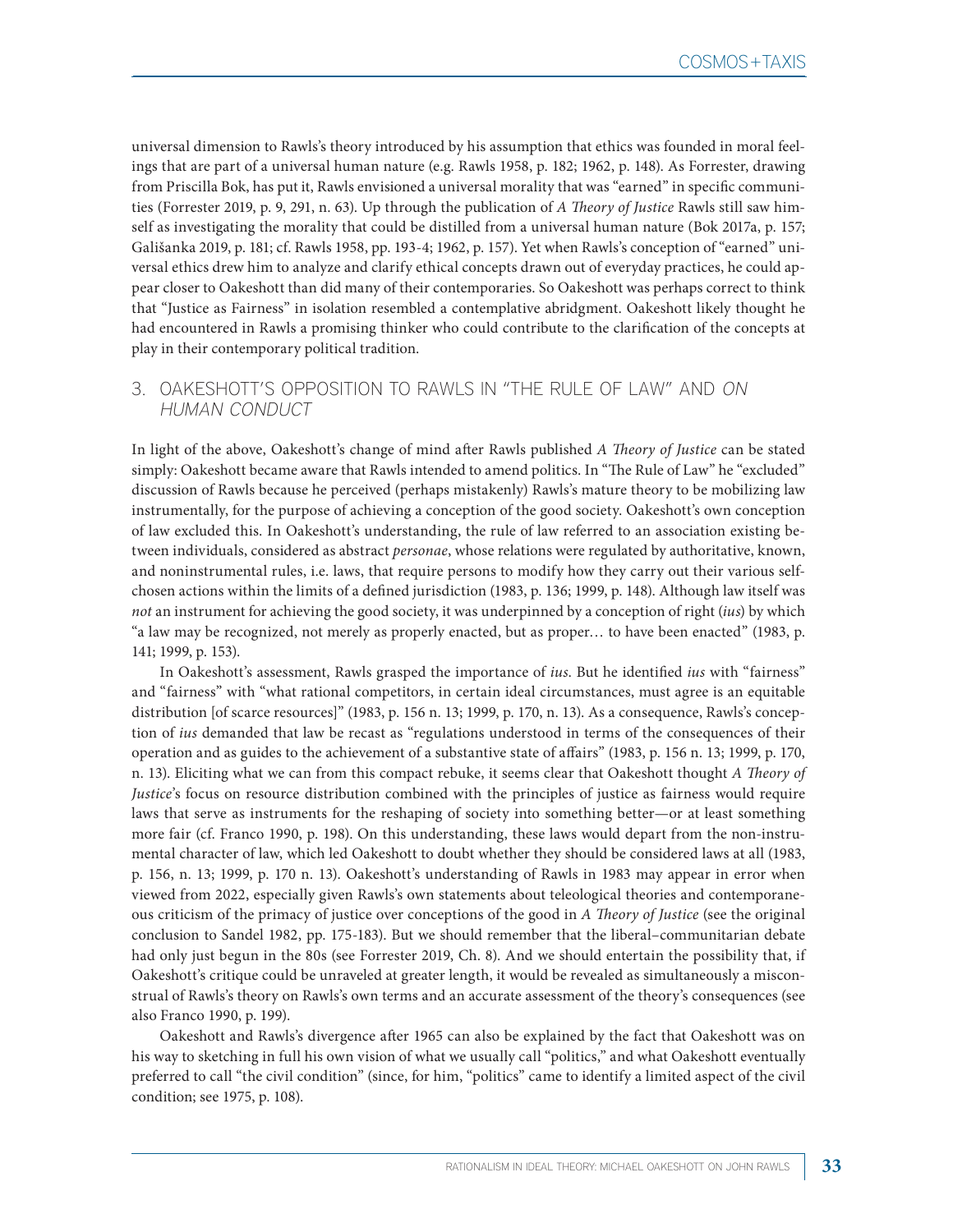From the time Oakeshott prepared a manuscript of what was posthumously published as *The Politics of Faith and the Politics of Scepticism* in the early 1950s to the publication of *On Human Conduct* in 1975, he was at work on his own summary of political life. His mature view, evident at times in *Rationalism in Politics* but not really ever made explicit there—and sometimes muted by the relics of other schemes, such as the triadic one he developed in the "Introduction to *Leviathan*" (2000, pp. 7-8) — was that politics should be understood in terms of a continual contradiction which could be stated as a theoretical antithesis or opposition between two styles of politics (1975, pp. 199-200; see also Alexander 2019, pp. 28, 30; Franco 1990, p. 158). One was ideological in the negative sense, *imposing* abstractions and abridgements on politics. The other was not exactly traditional, since Oakeshott presented it as an abstraction in its own right, but it was certainly not meant to be "ideological." At various times he called the first style "the politics of faith" or "telocracy" and finally "enterprise association" or *universitas* (cf. 1975, pp. 157, 203; see also Alexander 2019, p. 28). At various times he called the second "the politics of scepticism" or "nomocracy" and finally "civil association" or *societas* (cf. 1975, pp. 158, 201; see also Alexander 2019, p. 28). It was also what he meant by "the rule of law" (cf. 1975, pp. 159-60; 1983, p. 136; 1999, p. 148). The antithesis structures all of the third essay of *On Human Conduct*: the distinction between *universitas* as a vision of a society united in terms of sharing a common purpose or end and *societas* as vision of a society united in terms of recognizing a shared set of rules by which independent activity could be regulated (e.g. 1975, p. 203). Famously, Oakeshott's theory of the state was a theory in terms of this antithesis. "A state," he declared, "may perhaps be understood as an unresolved tension between the two irreconcilable dispositions represented by the words *societas* and *universitas*" (1975, pp. 200-1; cf. Alexander 2019, p. 34).

As Oakeshott made clear in various of his lectures in the 1950s and 1960s—also published posthumously—"ideology" was the foundation of "enterprise association" or *universitas*, but irrelevant to the concept of "civil association" or *societas* (see "The Office of Government (1)" in Oakeshott 2006, pp. 488-503). This was simply because without a conception of the common good, as derived from some abridgement of actual experience, employed as an ideology, there could be no such thing as an association united around a specified common good. Insofar as he judged that *A Theory of Justice* effectively implied *universitas*, he had to think that Rawls was amending politics with an abridgment or conditional understanding.

By the 1970s, Oakeshott had concluded, without saying much about it, that what Rawls was concerned with was ideological politics.

## 4. CONCLUSION: COMPARING OAKESHOTT AND RAWLS

The investigation, so far, has been wide ranging but is still unsatisfactory. There is perhaps more to be said, more common ground that could be surveyed if we overlooked the sharp differences between *A Theory of Justice* and *On Human Conduct* and instead returned to that point of apparent harmony in 1965. Is it possible for there to be rapprochement between Oakeshott's thought and Rawls's? Without offering a definitive answer to the question, I will conclude by beginning to develop two plausible replies.

First, consider Oakeshott's and Rawls's approaches to political philosophy. To the account already given above, it is relevant to add that in Oakeshott's view all philosophy begins with everyday experience that is incomplete and self-contradictory; this experience calls out for completion and coherence ( [1933] 2015, p. 270; cf. 1993, p. 142; 1975, p. 2; see also Franco 1990, p. 19).<sup>9</sup> An inquirer must undertake a process of investigation and critique in order to transform his fragmented view of things into something more coherent and comprehensive. In this quest "nothing," wrote Oakeshott, "may be merely ejected." Instead, "in experience the given is simultaneously conserved and transformed" ([1933] 2015, p. 29). Political philosophy specifically begins its ascent to a higher, more coherent vantage point from phenomena in political life (1993, pp. 152–3).

Paul Franco has shown that there is some affinity between Oakeshott's starting point and the method of the analytic movement, whose members could be said to include Wittgenstein, Gilbert Ryle, T. D. Weldon, and Rawls. Like Oakeshott, the analytic movement started with everyday concepts and language.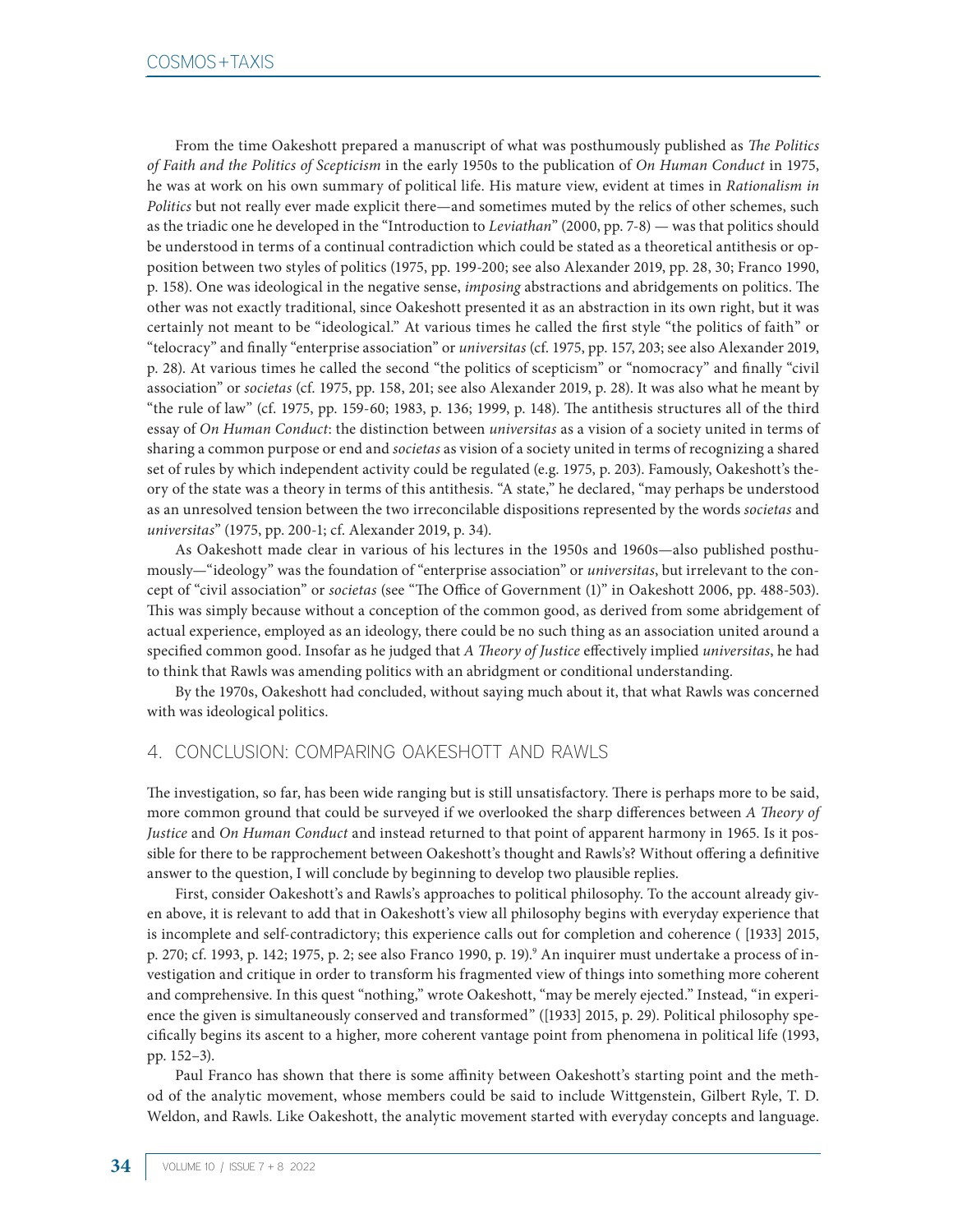Unlike Oakeshott, they tended to entertain limited ambitions in philosophy, political or otherwise. At first they understood philosophy as examining "the 'logic' of concepts, i.e. the rules governing their interrelations and manifestations in language use" (Krishnan 2021, p. 13; cf. Franco 2004, p. 113).

There was, of course, a complicating difference between Rawls and figures like Weldon that needs to be explained, which was their obviously divergent ambitions for political philosophy. In the first volume of *Philosophy, Politics, and Society*, Weldon had written, that "philosophers are to make no claim to improve either the theories or the methods of those who are engaged on scientific or political activities" (qtd. in Krishnan 2021, p. 3). Rawls, of course, was greatly concerned with such improvement. Nikhil Krishnan has shown that these differences are partly due to Rawls's distinct response to the sort of analytical philosophy that became common after Wittgenstein (p. 12). Wittgenstein's later work moved Weldon, Austin, and others to linguistic analysis, while in Rawls's case it prompted him to begin thinking about ethical concepts as embedded within practices (p. 13; see also Gališanka 2019, p. 98). So, as Franco has suggested, Rawls, like Oakeshott, indeed began with ordinary experience. But unlike Oakeshott he accepted given opinion as a standard (Franco 2004, pp. 113–4). We might suppose that in Oakeshott's eyes, at least, Rawls placed a limit on his inquiry by refusing to radically transform the political data as they first appeared to him—the most conspicuous example is the liberal democratic conception of justice, which Rawls conserved as a standard to be explained and defended. In Oakeshottian terms, Rawls allowed the first appearance of political phenomena to act "as a criterion, as something achieved and settled, to which subsequent perceptions must conform" (1993, p. 152; cf. 1975, p. 2). In Krishnan's words, Rawls "put aside the question whether 'our' considered judgments are right or true. The point is, rather, that those judgments are *ours*" (p. 19).

Oakeshott's objections aside, Krishnan suggests that it was this novelty which made it seem to many political theorists, including Brian Barry, Bernard Williams, Stuart Hampshire and Robert Nozick, that Rawls had reversed the apparent decline or even "death" of political theory which had troubled academics in the 1950s. What Rawls did in particular was to reverse the emphasis of writing on ethics, as it was predominantly written in Oxford by the 1950s. Whereas the logical positivists like T. D. Weldon sought a secular or scientific approach which attempted to see ethics from without, Rawls, a Christian until the war complicated his faith, remained, like Kant or Sidgwick, committed to seeing ethics from within, even if he could no longer support his arguments with Christian positions (Krishnan 2021, pp. 13-4; on Rawls's Christianity and his post-war work, see also Gališanka 2019, p. 43; Bok 2017a, p. 182). Even though Barry, Williams, Hampshire, and Nozick were also secular, they celebrated the return to ethical and legal philosophy of at least the semblance of an engagement with the actual world, and our moral experience as humans of that world.

Where Oakeshott fits in among this crowd is interesting, since he did not figure neatly into either category: neither that of low but solid logical analysis nor that of the lofty laying down of arguments from intuition and for responsibility. Oakeshott was neither a Weldon nor, like Rawls, a revived Sidgwick. Rawls explicitly saw himself as restoring political philosophy to the great tradition of Kant and Sidgwick (e.g. Krishnan 2021, pp. 2, 15); Oakeshott was a descendant of an idealist strain of philosophy, apparently obliterated by Russell and Moore, but which survived in Collingwood and Oakeshott to influence thinking in history, politics, and art (p. 3). He was in some accord with Weldon in being hostile to a political theory attempting to change the world; yet he did not object to this for Weldonian reasons.

Oakeshott was not a logical positivist. Unlike the logical positivists, he was tender toward metaphysics. So Oakeshott could be sympathetic to Rawls's apparently more substantial, more realistic, more experiential type of understanding—ethics from within rather than from without—while being unable to do what Rawls later did, which was to engage in systematic normative recommendation based upon an "abridgment" of politics.

Rawls began, then, from a similar starting point to Oakeshott, but he resembled the other analytic philosophers more closely in his insistence on treating considered judgments as a standard and, at least until *Political Liberalism*, in rejecting any strong sense of historical contingency or arbitrariness—of course al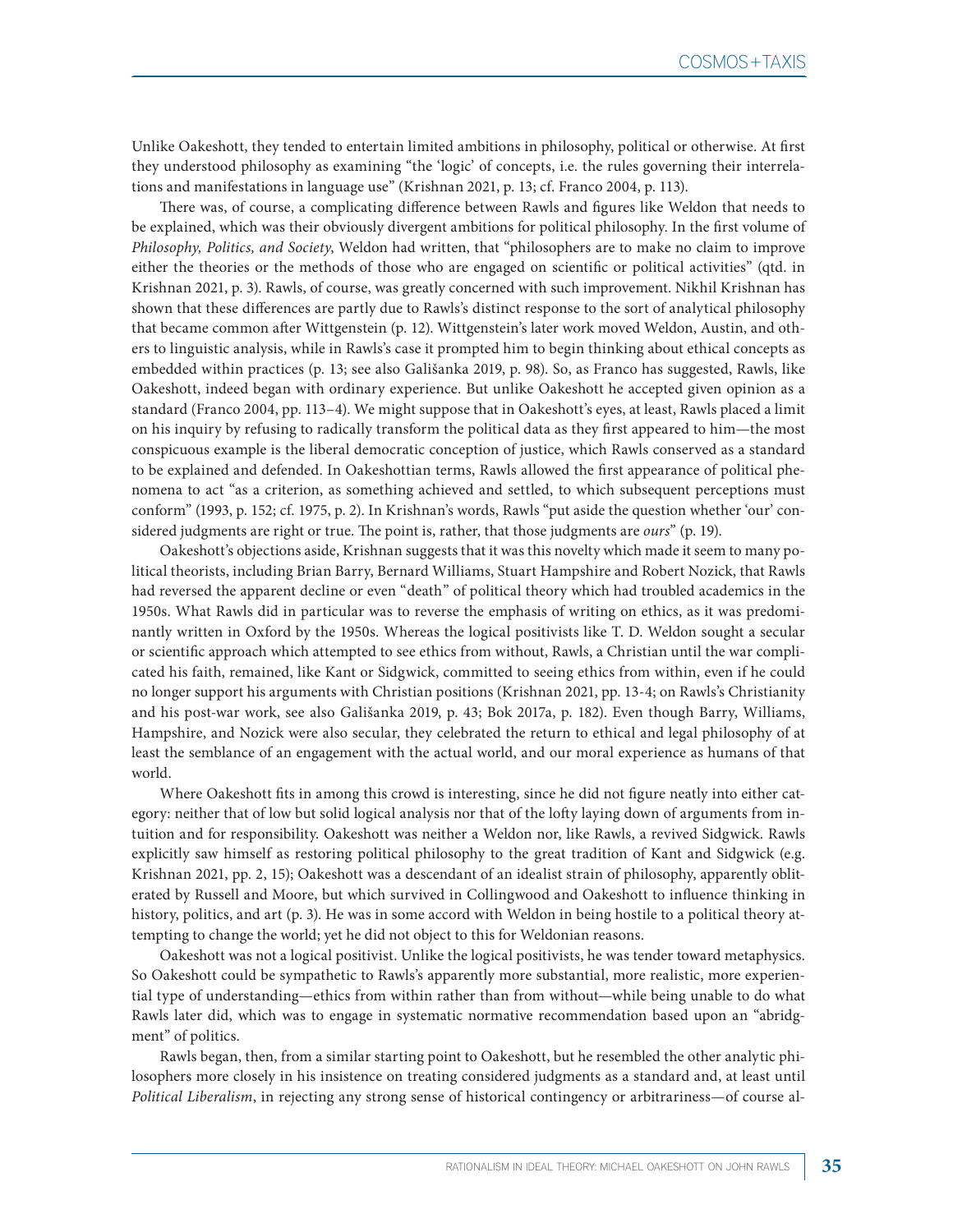ways a great concern for Oakeshott, who had originally studied *history* at Cambridge, and who, though he did not write history, obviously thought historically at least half the time (Franco 2004, p. 3). Still, the similar starting point and the role of abridgment or conditional understanding in Oakeshott's thought form a clear picture. Oakeshott's vision of political philosophy as the project of placing a conception of political life within the context of the rest of experience would have been compatible with Rawlsian ideal theory, had Rawlsian ideal theory remained an exploration of the meaning of justice rather than becoming a model for imposing justice.

This leads to a second way in which Oakeshott and Rawls might be contrasted. They have conflicting views regarding the homogeneity of political society. Rawls thought he saw the prospect of a latent consensus in political life (see Forrester 2019, p. 6). This became explicit in "Justice as Fairness: Political not Metaphysical" and *Political Liberalism*, where the consensus is extracted from political convention. But his earlier search for a universal morality embedded in human practices suggests consensus in its own way. It could be read to imply that within any society all normally constituted persons possess the same natural sentiments or moral experiences. These sentiments or experiences provide the basis for a moral consensus. This is surely not an unreasonable view, and is even a truism for some theorists. For our purposes it is only important to recognize that it is amenable to the distillation and elaboration of a theory of justice that can in turn be applied to make society more consistent with its own moral beliefs.

Oakeshott, on the other hand, grew more insistent on the internal plurality of political society. Franco observes that, in a reply to a critic that Oakeshott wrote in 1965, "his fundamental objection to rationalism" had become "that it fails to grasp the radical diversity [of a political tradition]" and tries to draw from society a moral theory (Franco 2004, p. 96). Oakeshott wrote that the moral beliefs in a tradition, "are not selfconsistent; they often pull in different directions, they compete with one another… they cannot properly be thought of as a norm or a self-consistent set of norms or 'principles' capable of delivering to us an unequivocal message about what we should do" (qtd. in Franco 2004, p. 97). Oakeshott's insistence on diversity suggests different possibilities for theory than Rawls's supposition of consensus.

If Rawls's enterprise tends toward making him the architect of a system, Oakeshott's project makes him a perpetual traveler with no permanent harbor. In repayment for hospitality, he can promise only that he will recount where he has been and what he has seen. Rawls's normative applications hold out a different kind of promise. Keeping this in mind, we should turn to the central charge of Forrester's history: "the Rawlsian framework came to act as a constraint on what kind of theorizing could be done and what kind of politics could be imagined" (2019, p. 275). I propose that this charge is in fact twofold, one part epistemic and one part political. If the ongoing effort to "stretch" Rawls succeeds, then his theory could indeed take up broader concerns, justify the policies of new movements, and identify new injustices to be amended.<sup>10</sup> But familiarity with Oakeshott should remind us that even a "stretched" Rawlsianism rests upon presuppositions that, if normative philosophers are to get on with amending politics, need to rest undisturbed. Oakeshott's radical subversiveness might be the better answer to the hegemony of a theory. Of course, this way promises no contribution to the perfection of political life; to those who are made dissatisfied by that thought, Oakeshott might have replied: "the pursuit of philosophical truth is something which must be condemned by practice … philosophy is born an outcast, useless to men of business and troublesome to men of pleasure" ([1933] 2015, p. 273).

Ultimately, Oakeshott and Rawls continued along their separate paths. Rawls applied himself patiently to his work and completed his first draft of *A Theory of Justice* in 1965 (Bok 2017b, p. 285). Even by the time Oakeshott was writing in praise of Rawls, his reasons for doing so were, unknown to him, firmly misplaced, since Rawls's ambition had always a different object than did Oakeshott's—and it turned out that Laslett and Runciman were eventually right. The year that Oakeshott wrote his review, Rawls and Oakeshott had already shifted out of alignment.<sup>11</sup>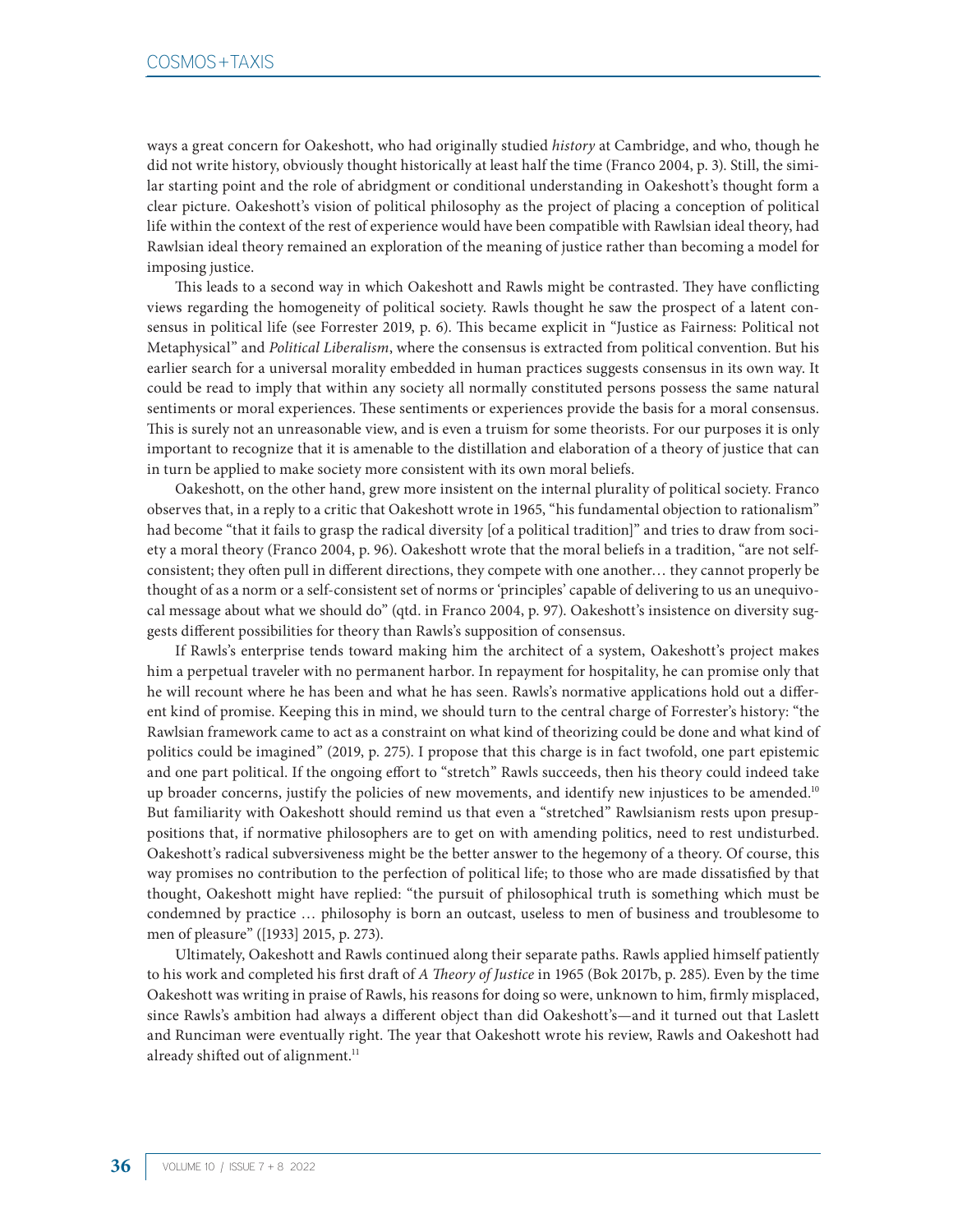# NOTES

- 1 For some perspectives on this narrative, see Franco 2004, p. 81; Smith 2021, pp. 3-9, 31-4; Bejan 2021, pp. 15, 4-8.
- 2 Note also Oakeshott's statement on 1983, p. 150; 1999, p. 163 that "the notion of setting up such an association *ex nihilo*, like inventing a game, is absurd," which James Alexander observes is likely directed at Rawls (Alexander 2018, p. 411).
- 3 See Noël O'Sullivan's helpful comment on Oakeshott's favorable review and later rejection of Rawls in O'Sullivan 2012, p. 305. "Justice as Fairness" uses the "general position," a prototype of the original position. For a helpful typology of the developing versions of Rawls's original position, see Gališanka 2019, p. 148.
- 4 Rawls altered footnotes and revised the last paragraph of Section III. For more details on the revisions, see the first footnote on the first page of the version of "Justice as Fairness" published in *Philosophy, Politics, and Society (Second Series).*
- 5 Based on the publication dates given at the end of each essay in the original edition of *Rationalism in Politics and Other Essays*, the essays were arranged for publication in chronological order. The earliest essay was "Rationalism in Politics" (1947) and the latest essay was "The Study of Politics in a University" (1961).
- 6 For the connection to Ryle's "knowing how" and Polanyi's tacit knowledge, see McIntyre 2012, p. 93, notes 28 and 29.
- 7 Franco suggests this role for ideology, but seems to conflate it with the ideological style of politics, which strictly speaking is, in Oakeshott's eyes, the misuse of ideology to reform practical politics. Franco writes, "the ideological style… is bound to tradition and confined to exploring its intimations" (Franco 2004, p. 93).
- 8 Regarding the correct year in which "Justice as Reciprocity" was composed, Bok notes: "'Justice as Reciprocity' appears in Rawls's *Collected Papers* under the year it was finally published (1971) rather than 1958, when it was written" (Bok 2017a, p. 180, fn. 15).
- 9 Oakeshott writes, "where there is abstraction there must also be a concrete whole; where there is incompleteness, completeness is implied" (Oakeshott [1933] 2015, p. 270).
- 10 On this topic, see also Smith 2021, p. 27, n. 180.
- 11 I would like to make clear my sincere gratitude to James Alexander for suggesting that I consider contrasting Michael Oakeshott and John Rawls, and for directing me to Oakeshott's footnote on Rawls in "The Rule of Law" and his review of *Philosophy, Politics, and Society (Second Series)*. His editorial eye was impeccable, and I am especially indebted to him for his recommendations regarding both Oakeshott's *On Human Conduct* and Oakeshott's position vis-à-vis the scholars at Oxford and Cambridge in the mid-century.

## REFERENCES

- Alexander, J. 2012. Oakeshott as Philosopher. In: *The Cambridge Companion to Oakeshott*. Ed. Efraim Podoksik, pp. 9-41. Cambridge: Cambridge University Press.
	- . 2018. A Genealogy of Political Theory: A Polemic. *Contemporary Political Theory* 18(3): 402-23.
	- . 2019. The State Is the Attempt to Strip Metaphor Out of Politics. In: *Michael Oakeshott on Authority, Governance, and the State*. Ed. Eric S. Kos, pp. 11-44. London: Palgrave Macmillan.
- Bejan, T. 2021. Rawls's Teaching and the 'Tradition' of Political Philosophy. *Modern Intellectual History* 18(4): 1-22.
- Bok, P. M. 2017a. To the Mountaintop Again: The Early Rawls and Post-Protestant Ethics in Postwar America. *Modern Intellectual History* 14(1): 153-85.

 . 2017b. 'The Latest Invasion from Britain': Young Rawls and His Community of American Ethical Theorists. *Journal of the History of Ideas* 78(2): 275-85.

Forrester, K. 2019. *In the Shadow of Justice: Postwar Liberalism and the Remaking of Political Philosophy*. Princeton: Princeton University Press.

Franco, P. 1990. *The Political Philosophy of Michael Oakeshott*. New Haven: Yale University Press.

. 2004. *Michael Oakeshott: An Introduction*. New Haven: Yale University Press.

Gališanka, A. 2019. *John Rawls: The Path to A Theory of Justice*. Cambridge: Harvard University Press.

Galston, W. 2012. Oakeshott's Political Theory: Recapitulation and Criticisms. In: *The Cambridge Companion to Oakeshott*. Ed. Efraim Podoksik, pp. 222-44. Cambridge: Cambridge University Press.